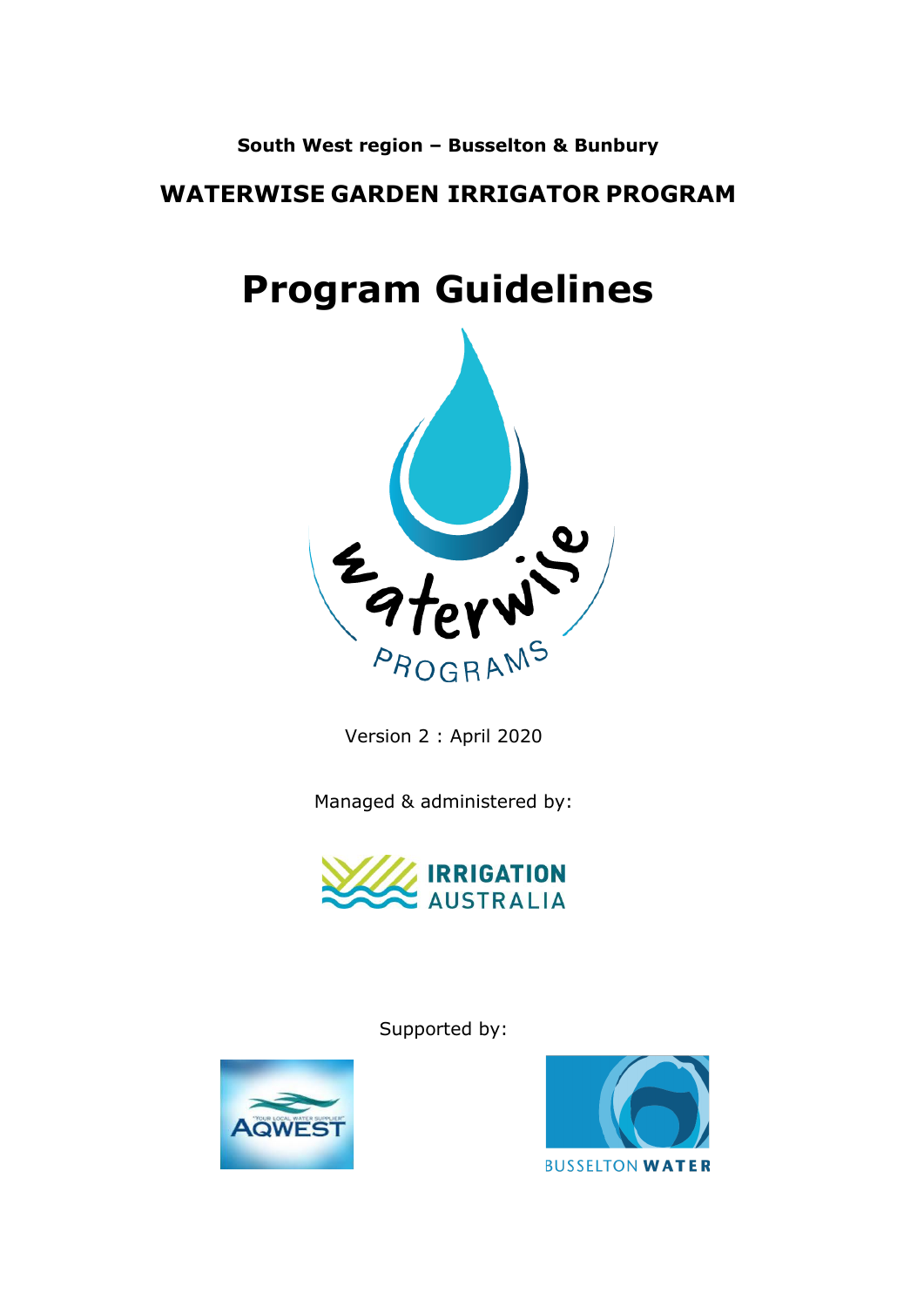# **WATERWISE GARDEN IRRIGATOR PROGRAM**

The Waterwise Garden Irrigator Program (WGIP) is a self-study training & endorsement program which aims to optimise the water-use efficiency of domestic watering systems, facilitated by Irrigation Australia (IAL).

This is an individual-based program therefore companies employing multiple staff and/or contractors who wish them to be endorsed are to enter the program on an individual basis.

Participation in the Waterwise Garden Irrigator Program (WGIP) is open to:

- **ALL domestic irrigation installation businesses** with a current ABN Number
- **Sole traders**
- **Newcomers** to the industry with little knowledge who wish to learn best practice are encouraged to also apply, and will be offered mentoring during their study/exam phase (but may require a more time to undertake the entry process)
- **Former members** of the program can re-apply, by simply completing an on-line assessment

## **PROGRAM GUIDELINES**

#### **GUIDELINE 1 – SUBMIT ONLINE APPLICATION & PAYMENT**

Fee Structure:

| Category       | <b>IAL</b><br>membership<br>(Individual) | WGIP Fee* | Sub-Total | Dual<br><b>Memberships</b><br>$***$ |
|----------------|------------------------------------------|-----------|-----------|-------------------------------------|
| IAL Member     | \$145                                    | \$250     | \$395     | \$125                               |
| Non-IAL Member | \$0                                      | \$500     | \$500     | \$250                               |

\* Application fee includes study & exams and the first 12 months of Waterwise membership. Ongoing renewal fees apply.

\*\* Individuals who hold current financial membership in a Waterwise Garden Irrigator Program in a different region may be eligible for a 50% discount for participation. Merchandise branded to a South West water utility may only be used in the relevant service area.

To apply for IAL (Individual) membership visit:

[https://www.irrigationaustralia.com.au/membership-information/new-membership-2017/individual](https://www.irrigationaustralia.com.au/membership-information/new-membership-2017/individual-student-retired-membership)[student-retired-membership](https://www.irrigationaustralia.com.au/membership-information/new-membership-2017/individual-student-retired-membership)

To submit WGIP application visit:

<https://www.irrigationaustralia.com.au/membership/type/wgip-sw-membership-application>

Payment can be made online via credit card / direct deposit.

Should any applicant fail to meet the entry criteria to the Program, funds paid would be refunded in full.

#### **Transfer:**

If an endorsed individual changes employment, the individual may have the option to transfer their program membership to the new business. The new business will be liable for a transfer fee of:

#### **\$55 (inc. GST) for IAL members**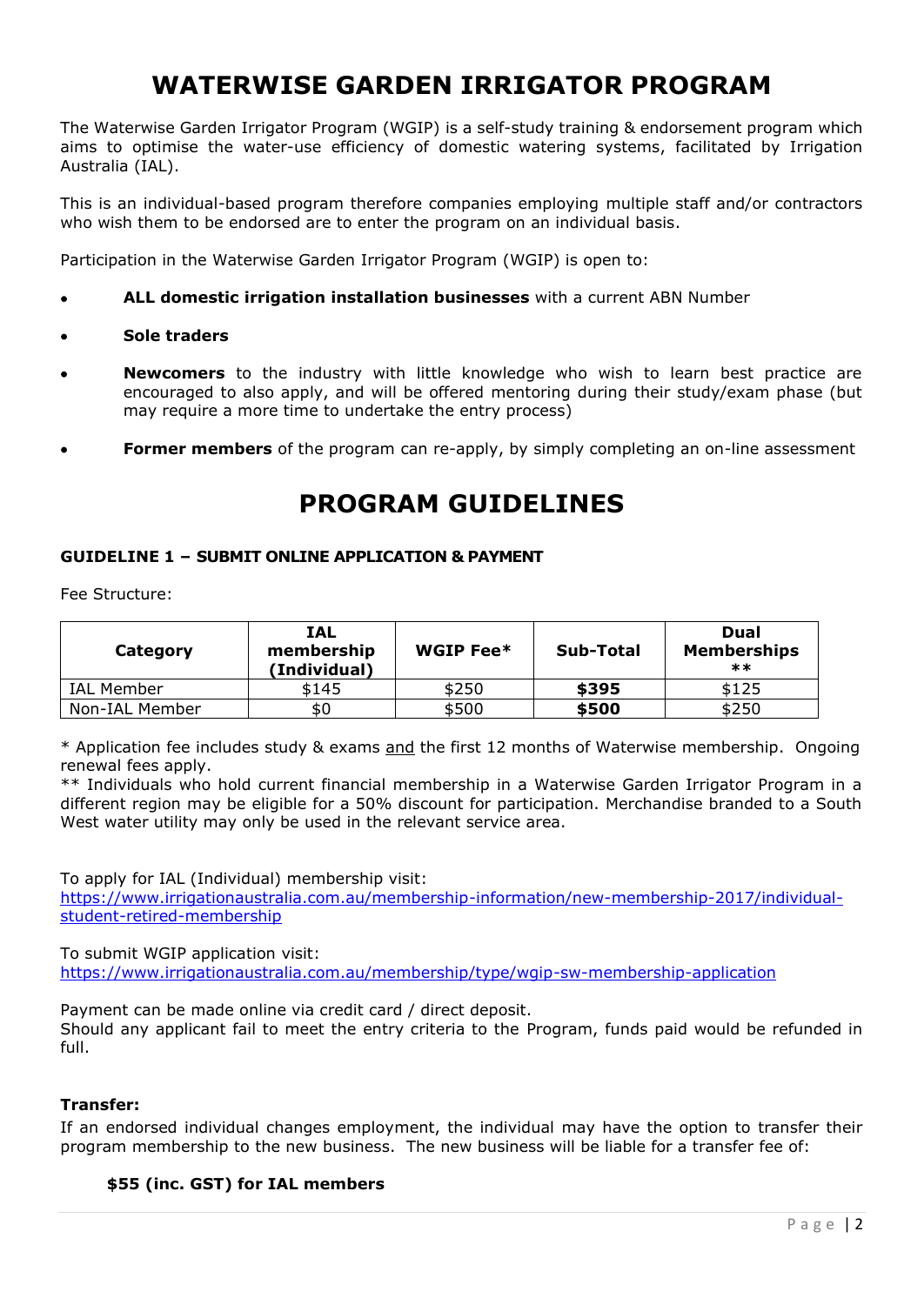### \$110 (inc. GST) for non-IAL members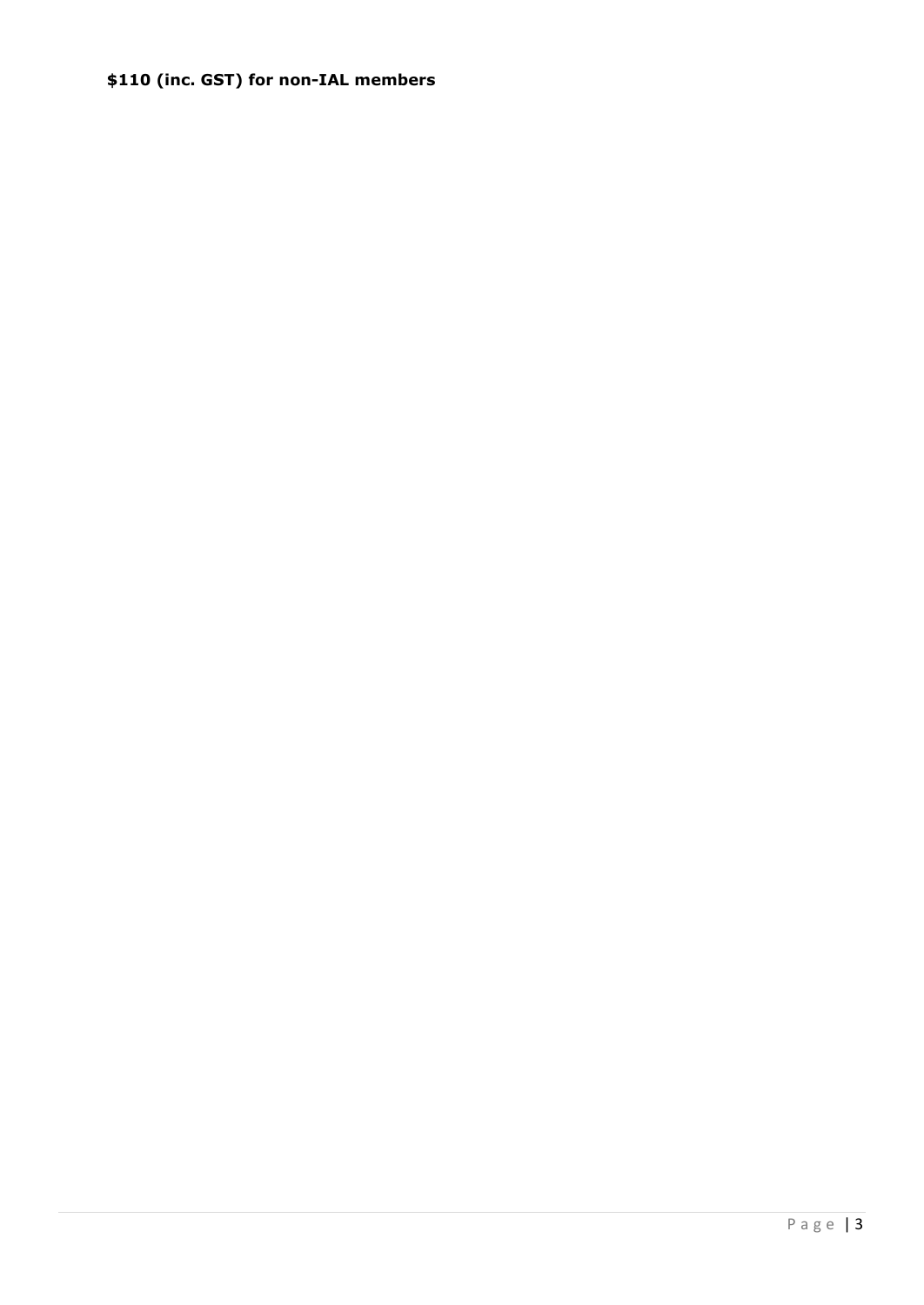#### **GUIDELINE 2 - APPLICANTS MUST BE PROCESSED THROUGH THE PROGRAM ADMINISTRATOR.**

The Application will be reviewed against the selection criteria by the WGIP Administrator and if the selection criteria have not been met, the WGIP Administrator will contact the applicant to discuss further. Newcomers to the industry will be asked for former work experience and qualifications.

#### **GUIDELINE 3 – STUDY AND ASSESSMENT PHASE**

#### **Study:**

On approval of application from WGIP Administrator, the manuals a). Specification and b). Design are issued electronically to the individual to commence the study phase. An application is issued an 8-week duration from date of issue of the manuals to complete the study phase, however, this can be extended or shortened to accommodate the individuals' business workload.

#### **Assessments:**

At the conclusion of the study phase, applicants will be issued with on-line access details to attempt the multiple-choice assessments in both Design and Specification Principles within a 4-week timeframe.

A pass mark of 100% is required for each module for entry to the program.

Study & Assessments must be completed within 12 months of application date to avoid forfeiting application fee.

#### **GUIDELINE 4 - INSTALLATION OF IRRIGATION SYSTEMS FOR ALL WORK COMPLETED THROUGH THE WGIP TO THE IAL'S DESIGN PRINCIPLES AND SPECIFICATION**

Each WGIP endorsed business agrees to install garden watering systems according to the design principles and specifications as detailed in the governing manuals.

#### **GUIDELINE 5 – RANDOM AUDITS**

Auditing is carried out randomly every 12 months by an independent consultant engaged by IAL.

The appointed auditor (or auditors) will be provided with a checklist of points based on the Design Principles and Specification manual upon which their assessment of each installation will be made.

This checklist will define any deficiencies that may be found as being either 'major' or 'minor' breaches.

This audit process cannot, in itself, be an endorsement of every aspect of every garden watering system and cannot be used as evidence in the event of any dispute between any WGIP member and their client.

Following the audit, a report will be submitted to the installing business. Should it be deemed there be any 'major' breach of the design principles or specification the installing business will be advised and be required to remedy such deficiency within a two-week period from the date of receipt of such advice. The client will be advised of any 'minor' breach within the system. Should there be more than one such 'minor' breach the installer may be required to make good such deficiency within a four-week period following such notification.

Any 'major' breach or two or more 'minor' breaches may result in a \$220 penalty (inc. GST) levied against the installing business. This is levied to cover the administration cost such a breach or breaches may cause including possible follow-up audits to ensure that appropriate remedial works have been carried out. Where such breaches have occurred, the percentage of jobs audited thereafter for that installer may be increased to ensure compliance.